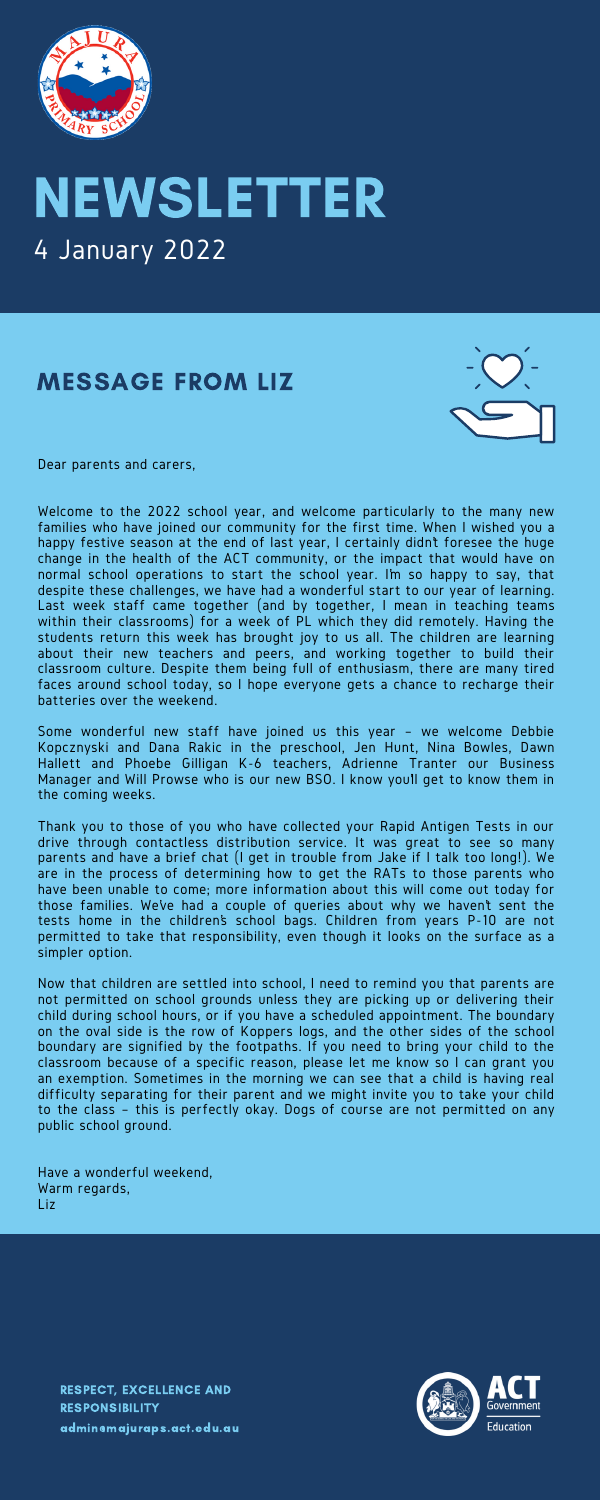#### P&C

Welcome back to school and 2022! Welcome to all the new families to Majura, this is a great school with a great community spirit and one we know you'll love being a part of.

So… want to get involved in the P&C and meet a great bunch of people? Come along to the P&C AGM that will be held at 6pm on Wednesday, 16 February 2022. It will likely be on zoom, keep an eye on the P&C Facebook page for details or RSVP to majuraparentsandcitizens@gmail.com Please feel free to come along even if it's just to learn more about what's going on with the P&C.

We have some exciting news to share on our work to ensure that the school has enough classrooms to meet anticipated enrolments over the next 8 years. Late last year Penny Edwards (School Board Chair) and I were able to meet with each Kurrajong MLA to advocate for our school's needs. We also secured a meeting with Minister Berry to raise our concerns. We appreciated them all giving us their time to advocate on behalf of our community.

A few days before the end of term 4 we received a letter from Minister Berry letting us know that the Directorate will work with local communities to undertake master planning and detailed design work for a permanent expansion of capacity at Majura.

Any actual work to expand capacity is subject to future government decisions. We do not expect expanded capacity to be in place until the beginning of the 2024 school year. We are very pleased to have secured this commitment from government.

Penny, Liz and I have been working closely to advocate for the needs of our school. Everything we are asking for has been identified in close consultation with Liz to get a clear understanding of what the school needs most urgently. We have confirmation of further meetings with the Directorate to progress the feasibility study and will keep you updated as plans develop.

Thank you to the whole P&C and Majura Primary teams for their work and support and a shout out to the Watson Community Association for the information and support they were able to offer us. This really is just the beginning of ensuring our schools future needs are secured, but this is very exciting news.

Dan Rowley P&C Convenor





# NEWSLETTER 4 January 2022

RESPECT, EXCELLENCE AND RESPONSIBILITY [admin@majuraps.act.edu.au](mailto:admin@majuraps.act.edu.au)